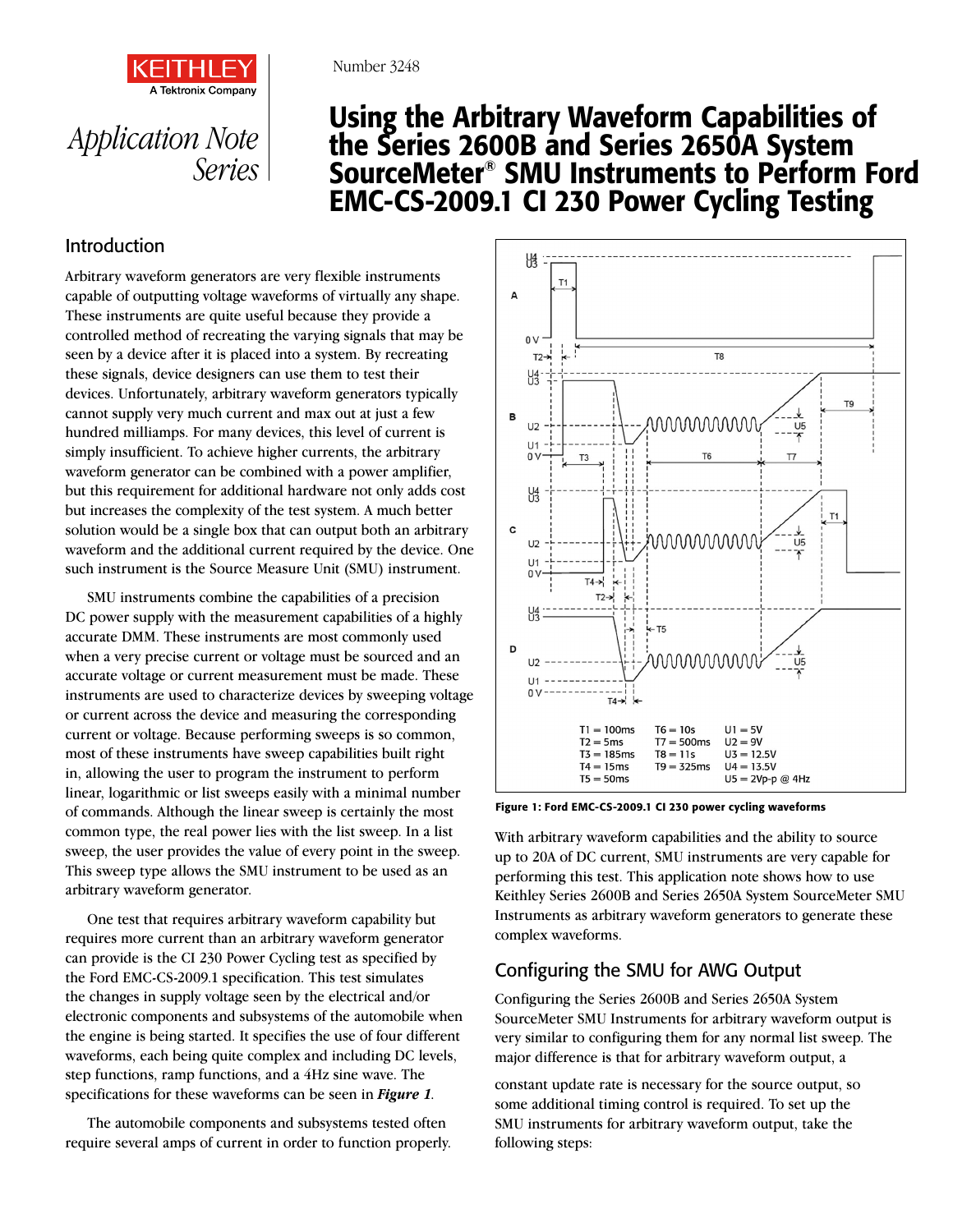- Generate a waveform table
- Configure the SMU instrument for list sweeps
- Configure the trigger model timing
- (Optional) Configure measurements

#### Generate a Waveform Table

List sweeps in Series 2600B and Series 2650A System SourceMeter SMU Instruments use a table of values to define the points in the sweep. In order to get the SMU instrument to output a waveform, it's first necessary to get the waveform into a table. These tables are defined using the native Lua scripting capabilities of these instruments' Test Script Processors and can be created quickly with as little as one line of code.

<tableName> = {<point1>, <point2>, …, <pointN>}

In the example above, <tableName> is a new table variable that was both declared and assigned this single line of code. <point1> through <pointN> are the values of the entries in the table. For example:

 $wfrmTbl = \{2, 4, 6, 4, 2\}$ 

This line of code creates a table named wfrmTbl with five entries 2, 4, 6, 4, and 2. Alternatively, a table can be created in a loop and the values assigned one at a time. For example:

```
wfrmTbl = \{\} -- Declare an empty table variable
for i=1,10 do
        wfrmTbl[i] = 2 * i -- Add an entry to the
table
end
```
In this example, the code creates a table containing a linear ramp function from 2 to 20 over 10 points. By using a loop like this along with the math functions built into the Lua scripting language, it's possible to generate tables that implement even more complex waveforms like sine waves, triangle waves, exponential rise and decays and more.

Unlike some SMU instruments where the number of points in a list sweep is limited to just 2500, the number of points in a list sweep on the Series 2600B and Series 2650A SourceMeter SMU Instruments is limited only by the amount of memory available on the instrument. With the large memory size that is standard on these instruments, they can easily handle multiple waveforms with hundreds of thousands of points, to create incredibly complex waveforms.

### Configure the SMU Instrument for List Sweeps

To configure the SMU instrument for a list sweep, one must first configure the basic settings of the SMU instrument source. Follow these steps to configure the source:

- Configure the source function (Current or Voltage)
- Configure the sense mode (Local or Remote)
- Disable source auto ranging
- Set the source range
- Set the source limit
- Set source delay to 0
- NOTE: Source auto ranging must be disabled and source delay set to 0 in order to ensure consistent timing between points.

#### **Example Source Configuration**

```
smua.source.func = smua.OUTPUT_DCVOLTS
smua.sense = smua.SENSE_LOCAL
smua.source.autorangev = smua.AUTORANGE OFF
smua.source.rangev = 20
smua.source.limiti = 0.1
smua.source.delay = 0
```
Once the source has been configured, the sweep function of the SMU instrument can be set up. Using the table generated earlier, the list sweep function can be set up with the following lines of code.

| smua.trigger.source.listy(wfrmTbl)                 | Tells the SMU to use the table<br>wfrmTbl as the source list for<br>the sweep.                                                                                                                                                                                                                                                                   |
|----------------------------------------------------|--------------------------------------------------------------------------------------------------------------------------------------------------------------------------------------------------------------------------------------------------------------------------------------------------------------------------------------------------|
| $smua.triqqer.count = table.$<br>qetn(wfrmTbl)     | Sets the number of points for the<br>trigger model to loop through<br>during the sweep. This should be set<br>to the same number as the number<br>of points in the table in order to<br>output the entire waveform.                                                                                                                              |
| smua.triqqer.endsweep.action =<br>smua.SOURCE HOLD | This setting tells the SMU what<br>level to set the source after the<br>sweep has completed. Setting it to<br>smua.SOURCE HOLD tells the SMU<br>to leave it at the same level as the<br>last point in the sweep. Setting it to<br>smua.SOURCE IDLE would tell it<br>to return the source to the level it<br>was at before the sweep was started. |

NOTE: By default, the trigger model will run through the sweep only once each time the trigger model is initiated. To make the SMU instrument output the sweep more than once, add the command smua.trigger.arm.count = <cycles> where <cycles> is the number of times to output the sweep. To output the sweep indefinitely, set the value to 0. Note that if the arm count is set to 0, it will be necessary to send the command smua.abort() to stop the output.

#### Configure the Trigger Model Timing

Iterating through the points of a sweep is controlled by the SMU instrument's trigger model. By default, the trigger model of the Series 2600B and Series 2650A SourceMeter SMU Instruments will iterate through the sweep as quickly as possible. This can cause variability as well as an unknown in what the time is between the points. In order to function like an arbitrary waveform generator, the time between the points needs to be constant. This can be done by configuring a timer in the trigger model to trigger the source event.

Use the following line of code to configure Timer 1 to trigger the source event.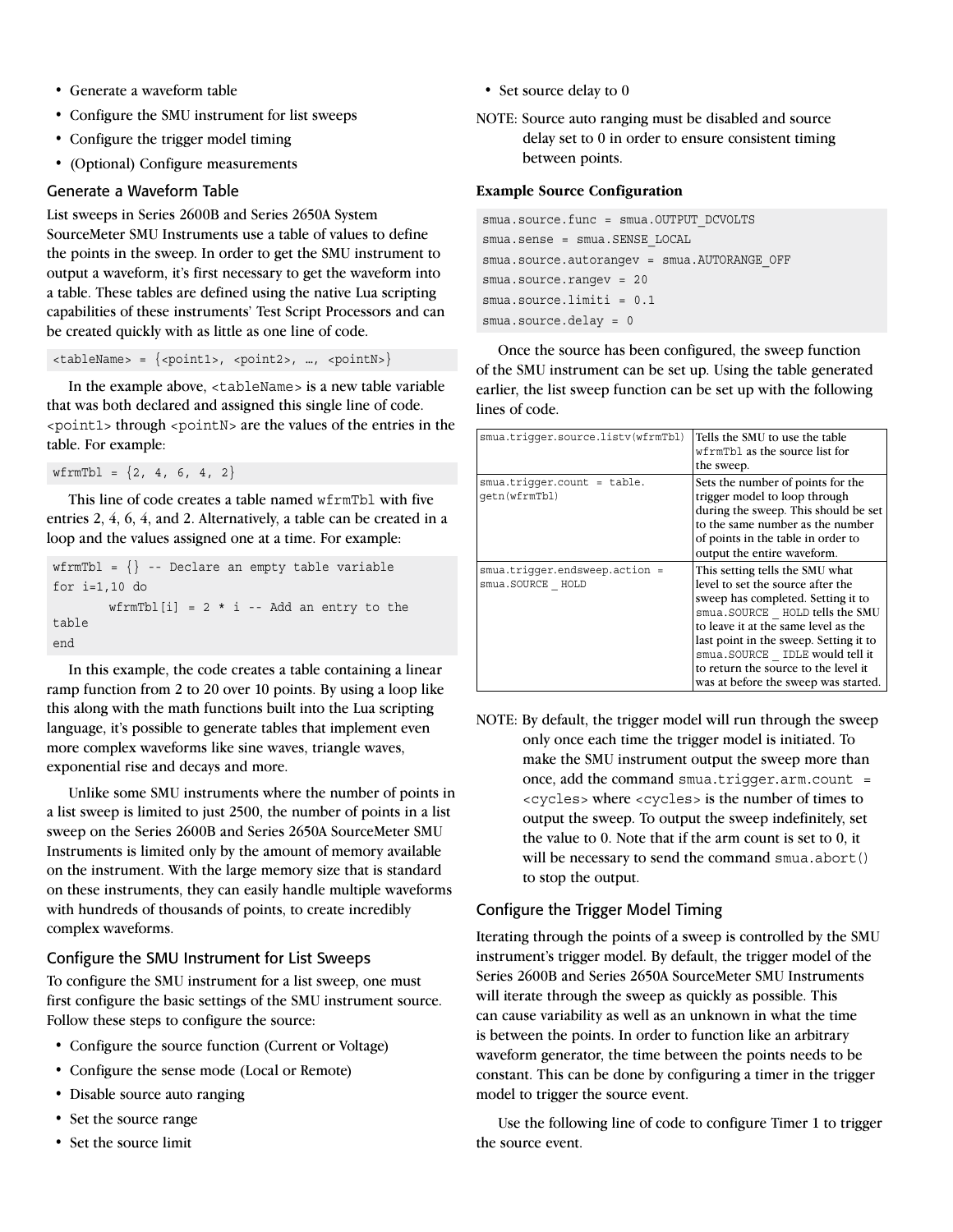smua.trigger.source.stimulus = trigger.timer[1]. EVENT\_ID

The source event of the trigger model is the event where the output level gets updated. By forcing it to wait for an event from Timer 1 before it performs its action, it is possible to control the rate at which the output is updated. Next, it's necessary to configure the timer to set the update interval. Use the following lines of code to configure Timer 1.

| triqqer.timer[1].<br>$delay = 125e-6$                                        | This sets the interval at which the timer<br>generates events. A value of 125µs provides a<br>source update rate of 8,000 points per second.<br>Values a low as $50\mu s$ can be used if all the<br>points in the waveform are of the same polarity<br>(all positive or all negative). If the waveform<br>contains changes in polarity, values of $125\mu s$ or<br>greater are recommended.                                                                                                                                                        |
|------------------------------------------------------------------------------|----------------------------------------------------------------------------------------------------------------------------------------------------------------------------------------------------------------------------------------------------------------------------------------------------------------------------------------------------------------------------------------------------------------------------------------------------------------------------------------------------------------------------------------------------|
| $trigger.time[1].count =$<br>table.getn(wfrmTbl)<br>$\sim$<br>$\overline{1}$ | This sets the number of times the timer will<br>count down and generate an event before it<br>stops. This should be set to the number of<br>points in the sweep minus 1. The first point<br>in the sweep will be triggered when the timer<br>is triggered because the timer will pass this<br>trigger through.                                                                                                                                                                                                                                     |
| triqqer.timer[1].<br>passthrough = true                                      | This sets whether to pass the trigger event that<br>started the timer through to the timer's output<br>or not. If set to true an event will be generated<br>by the timer immediately after the timer itself<br>is triggered. If set to false the timer will not<br>generate its first event until the timer has<br>finished counting down for the first time.                                                                                                                                                                                      |
| triqqer.timer[1].<br>stimulus = smua.triqqer.<br>ARMED EVENT ID              | This sets the event that triggers the timer to<br>start. Using the smua.triqqer.ARMED<br>EVENT ID will cause the timer to start<br>counting down as soon as the SMU trigger<br>model is armed and enters the trigger layer.<br>This happens automatically after the trigger<br>model is initiated if no wait events have been<br>configured. Output of the sweep can be<br>forced to wait for an event such as a digital I/O<br>trigger or a front panel key press by assigning<br>the timer's stimulus to one of these other<br>events' event id. |

#### Configure Measurements

Unlike an arbitrary waveform generator, an SMU instrument is capable of not only sourcing an arbitrary waveform but also measuring it. Being able to measure in addition to source allows the power the DUT consumes to be tested. In order to add measurements to the SMU instrument's arbitrary waveform output, we must perform some configuration first. If we simply enabled the measurements, we would find that our arbitrary waveform output would no longer have the same timing between points and each point in the waveform would be extended by the amount of time required to take the measurement. In order to avoid affecting the source output, we must configure the measurements to fit within the time in between source points.

Several settings in the SMU instrument affect the amount of time a measurement takes. To make the measurements fit within the source update interval, do the following:

- Turn off auto ranging
- Turn off auto-zero
- Reduce the measure delay
- Reduce the NPLC setting
- Account for measurement overhead

#### **Turn off Auto Ranging and Auto-Zero**

Auto ranging and auto-zero introduce variability in the time required to acquire a measurement and should be turned off.

#### **Reduce the Measure Delay**

The measure delay is the amount of time that the SMU instrument waits after the measurement is triggered before the analog-to-digital converter (ADC) starts the conversion. By default, the measurement is triggered immediately after the source event has completed; therefore, measure delay sets the time from when the source updates to the time when the analogto-digital conversion starts. When using the SMU instrument as an arbitrary waveform generator, the optimal value for measure delay places the start of the conversion as close to the end of the source update interval as possible without extending the interval. The optimal value can be calculated as follows.

#### *Measure Delay = Source Interval – (Conversion Time + Overhead)*

Source Interval is the time between updates of the source output as configured previously using Timer 1. Conversion Time is the time required for the ADC to perform the conversion and is affected directly by the NPLC value. Overhead is the time associated with processing and storing the result of the analogto-digital conversion.

#### **Reduce the NPLC Setting**

The Number of Power Line Cycles (NPLC) setting adjusts the number of power line cycles over which the ADC performs the conversion and directly affects how long the measurement will take. By default, the NPLC value is set to 1, which means the analog-to-digital conversion will be performed over one power line cycle or 16.67ms for 60Hz power. By reducing the NPLC value, the amount of time the conversion takes is reduced. For example, reducing the NPLC value to 0.001 reduces the conversion time down to  $16.67\mu s$  (16.67ms \* 0.001 = 16.67 $\mu$ s). The NPLC setting should be made small enough such that the conversion time plus measure delay plus the associated measurement overhead is less than or equal to the source update interval.

NOTE: Reducing the NPLC reduces the ADC's ability to reject noise and therefore results in a nosier measurement.

#### **Account for Measurement Overhead**

Associated with every measurement is some overhead for the system to process the result of the analog-to-digital conversion and move it into memory. This is the overhead described in the equations in the previous sections. This overhead can vary between 20µs and 50µs and must be accounted for to ensure that the measurement does not affect the source interval. To be safe, a value of 60µs should be assumed for measurement overhead and used in the equations.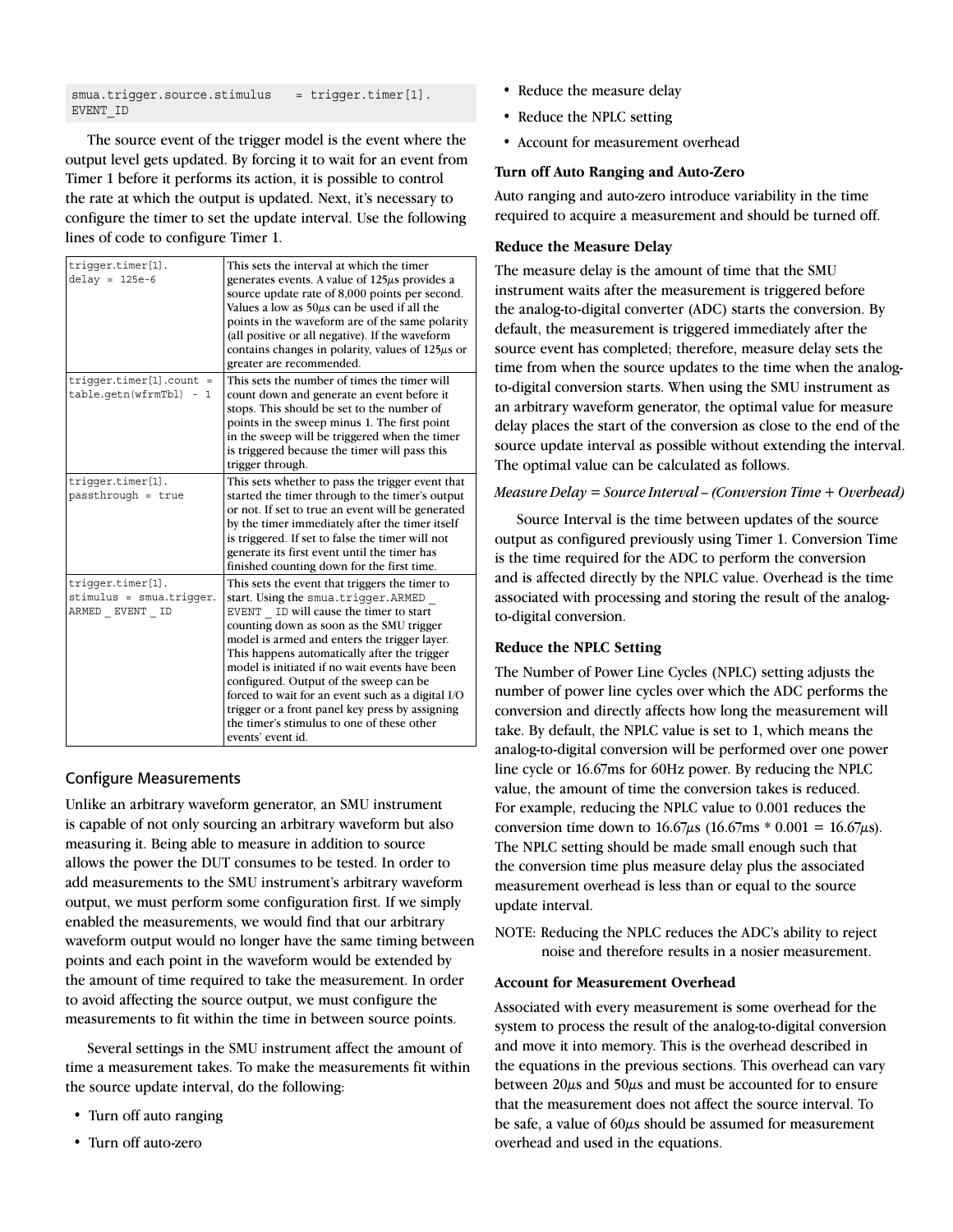#### Running the Sweep

Once the SMU instrument has been configured, outputting the arbitrary waveform is very simple; turn the output on and initiate the trigger model. To do this, simply send the following commands:

smua.source.output = smua.OUTPUT ON smua.trigger.initiate()

If the trigger stimulus for Timer 1 was configured for the SMU instrument's armed event, then the waveform output will start right away; otherwise, the output will wait until the configured trigger stimulus is received.

#### Using the Included Script

Appendix A of this application note includes a script that can be loaded onto the Series 2600B and Series 2650A System SourceMeter SMU Instruments that makes generating arbitrary waveforms on these SMU instruments easy. (See the instruments' reference manuals for details on loading and running scripts.) After loading and running the script, arbitrary waveform generation can be configured and run by simply calling a few functions from the script. For example, after loading and running the script, outputting a sine wave can be done by sending the following commands to the instrument:

SetupSineFunction(100, 4, 2, 0.1, false, nil) RunAWG()

The script includes functions for generating the standard AWG waveforms (sine, square, ramp, pulse and noise) and the EMC-CS-2009.1 CI 230 waveforms, as well as a function for loading a waveform from a CSV file located on the USB thumb drive plugged into the instrument's front panel. The following functions are available for use from this script.

- SetupAWG()
- SetupSineFunction()
- SetupSquareFunction()
- SetupRampFunction()
- SetupPulseFunction()
- SetupNoiseFunction()
- RunAWG()
- StopAWG()
- ReadWaveformFromFile()
- GenerateCI230WaveformA()
- GenerateCI230WaveformB()
- GenerateCI230WaveformC()
- GenerateCI230WaveformD()

Documentation for these functions is included within the comments of the code.

NOTE: Although the included script is capable of generating the square and pulse waveforms, the built-in pulse functions of the Series 2600B and Series 2650A System SourceMeter SMU Instruments are better suited for generating these functions. See the instruments' reference manuals for details.

#### Generating EMC-CS-2009.1 CI 230 Waveforms

The script included in this application note contains functions that create waveform tables for the four EMC-CS-2009.1 CI 230 waveforms. Each of these complex waveforms is 11.1 seconds long. With a source update interval of 125µs, 88,800 points are required to implement each of these waveforms. Creating these points manually by listing each and every one out by hand would take an extremely long time. Instead, the functions in this script use the power of Keithley's Test Script Processor to generate the points programmatically by breaking the waveform into multiple segments. The number of points in each segment is calculated, then these points are processed in a loop to produce the output value for each point. This approach saves time and reduces error by eliminating the need to list out these points individually.

The following lines of code demonstrate how to use these functions to generate the CI 230 waveforms and save each one in its own table.

```
wfrmA = \{\}wfrmB = \{\}wfrmC = \{\}wfrmD = \{\}GenerateCI230WaveformA(wfrmA)
GenerateCI230WaveformB(wfrmB)
GenerateCI230WaveformC(wfrmC)
GenerateCI230WaveformD(wfrmD)
```
The first four lines create table variables in which to store the waveforms. The second four lines create the waveforms and store them in the tables. Once the waveform tables have been generated, outputting any one waveform requires only two lines of code. For example, to output CI 230 Waveform C, use the following lines of code.

```
SetupAWG(0, 20, 0.1, wfrmC, false, nil)
RunAWG()
```
This first line sets the SMU instrument up for arbitrary waveform output using the table created earlier as the source for the waveform. The second line starts the output. *[Figure 2](#page-4-0)* is a scope shot capturing the output of the four waveforms from a Model 2612B System SourceMeter SMU Instrument. *[Figure 3](#page-4-1)* and *[Figure 4](#page-4-2)* are close-up views of the start and end of these waveform outputs.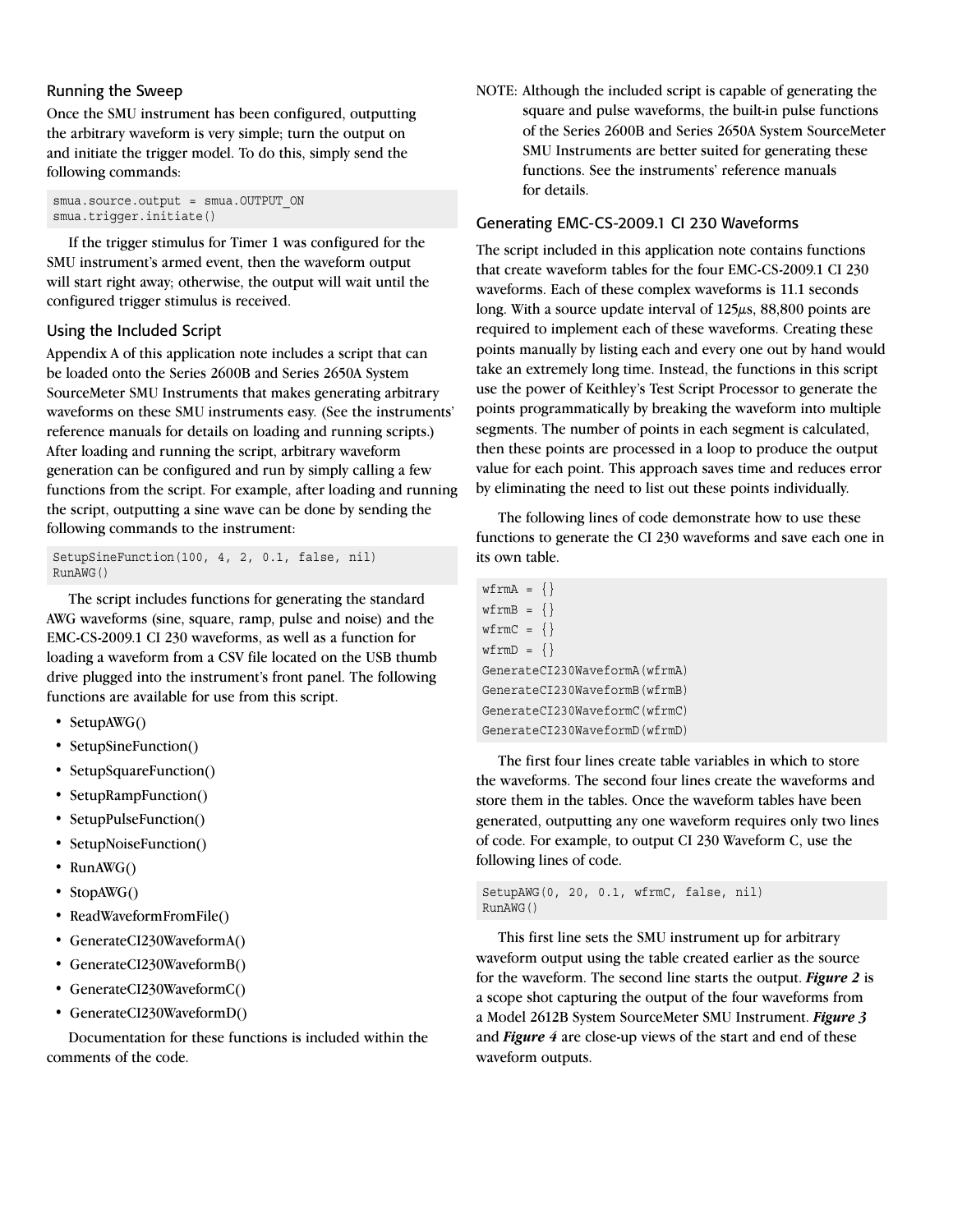

<span id="page-4-0"></span>Figure 2: Output of CI 230 power cycling waveforms from Keithley Model 2612B System SourceMeter SMU Instrument



<span id="page-4-1"></span>Figure 3: Close-up view of the start of the CI 230 waveforms from the Keithley Model 2612B System SourceMeter SMU instrument

| Wayeform A<br>R1<br><i>Mausfrem R.</i><br>Waveform C |              |                                      |                                         |                        |                      |                                       |                   |                                     |                       |
|------------------------------------------------------|--------------|--------------------------------------|-----------------------------------------|------------------------|----------------------|---------------------------------------|-------------------|-------------------------------------|-----------------------|
| Waveform D<br>m                                      |              |                                      |                                         |                        |                      |                                       |                   |                                     |                       |
|                                                      |              |                                      |                                         |                        |                      |                                       |                   |                                     |                       |
|                                                      |              |                                      |                                         |                        |                      |                                       |                   |                                     |                       |
| $R1$ .                                               |              |                                      |                                         |                        |                      |                                       |                   |                                     |                       |
|                                                      |              |                                      |                                         |                        |                      |                                       |                   |                                     |                       |
| R2 <sub>1</sub>                                      |              |                                      |                                         |                        |                      |                                       |                   |                                     |                       |
|                                                      |              |                                      |                                         |                        |                      |                                       |                   |                                     |                       |
| $R3 +$                                               |              |                                      |                                         |                        |                      |                                       |                   |                                     |                       |
|                                                      |              |                                      |                                         |                        |                      |                                       |                   |                                     |                       |
| RA                                                   |              |                                      |                                         |                        |                      |                                       |                   |                                     |                       |
|                                                      |              |                                      |                                         |                        |                      |                                       |                   |                                     |                       |
| <b>R1 10.0V</b><br>R <sub>2</sub> 10.0V              | 2.0s<br>2.0s |                                      | <b>Z1R1</b> 10.0V<br>1.0s<br>Z1R2 10.0V | 4.11s<br>4.11s<br>1.0s | 14.1s<br>14.1s       | $A$ $G2$ $2.6V$                       |                   | $2.0$ s/div<br>Preview              | 5.0kS/s<br>Sample     |
| R <sub>3</sub> 10.0V                                 | 2.0s         |                                      | <b>Z1R3</b> 10.0V<br>1.0s               | 4.11s                  | 14.1s                |                                       |                   | 0 acqs                              |                       |
| R4 10.0V                                             | 2.0s         |                                      | <b>Z1R4</b> 10.0V<br>1.0s               | 4.11s                  | <b>14.1s</b>         |                                       |                   |                                     | Auto November 23, 201 |
| Zoom                                                 | Zoom         | <b>Assign Knobs</b><br>Vert<br>Horiz | Area<br>$Z0$ om $1$                     | <b>F</b>               | <b>Display</b><br>On | <b>Zoom Source</b><br>Acc<br><b>F</b> | Lock<br>$\approx$ | <b>ShowHide</b><br><b>Waveforms</b> |                       |

<span id="page-4-2"></span>Figure 4: Close-up view of the end of the CI 230 waveforms from the Keithley Model 2612B System SourceMeter SMU Instrument

### **Conclusion**

Arbitrary waveform generators are very powerful tools because they allow sourcing a waveform of any shape. However, they are designed for use with small, low power devices and cannot deliver the current required by larger devices or systems. SMUs are very versatile instruments that can provide arbitrary waveform capabilities as well as the current required by larger devices and systems. With the ability to supply as much as 20A and 200W of DC power, SMU instruments like the Model 2651A High Power SourceMeter Instrument are capable of testing even the most demanding devices. SMU instruments provide the ability to measure as well as source, so in addition to testing devices with arbitrary waveforms, they allow monitoring the device's current consumption. This provides engineers with more insight into what their device under test is doing and is incredibly useful for diagnosis when things go wrong. Using SMUs, more detailed testing can be performed on devices, resulting in more robust and reliable designs.

### Appendix A: Arbitrary Waveform Script

See the attachment 2600, 2650 Arbitrary Waveform Generator.txt in this PDF.